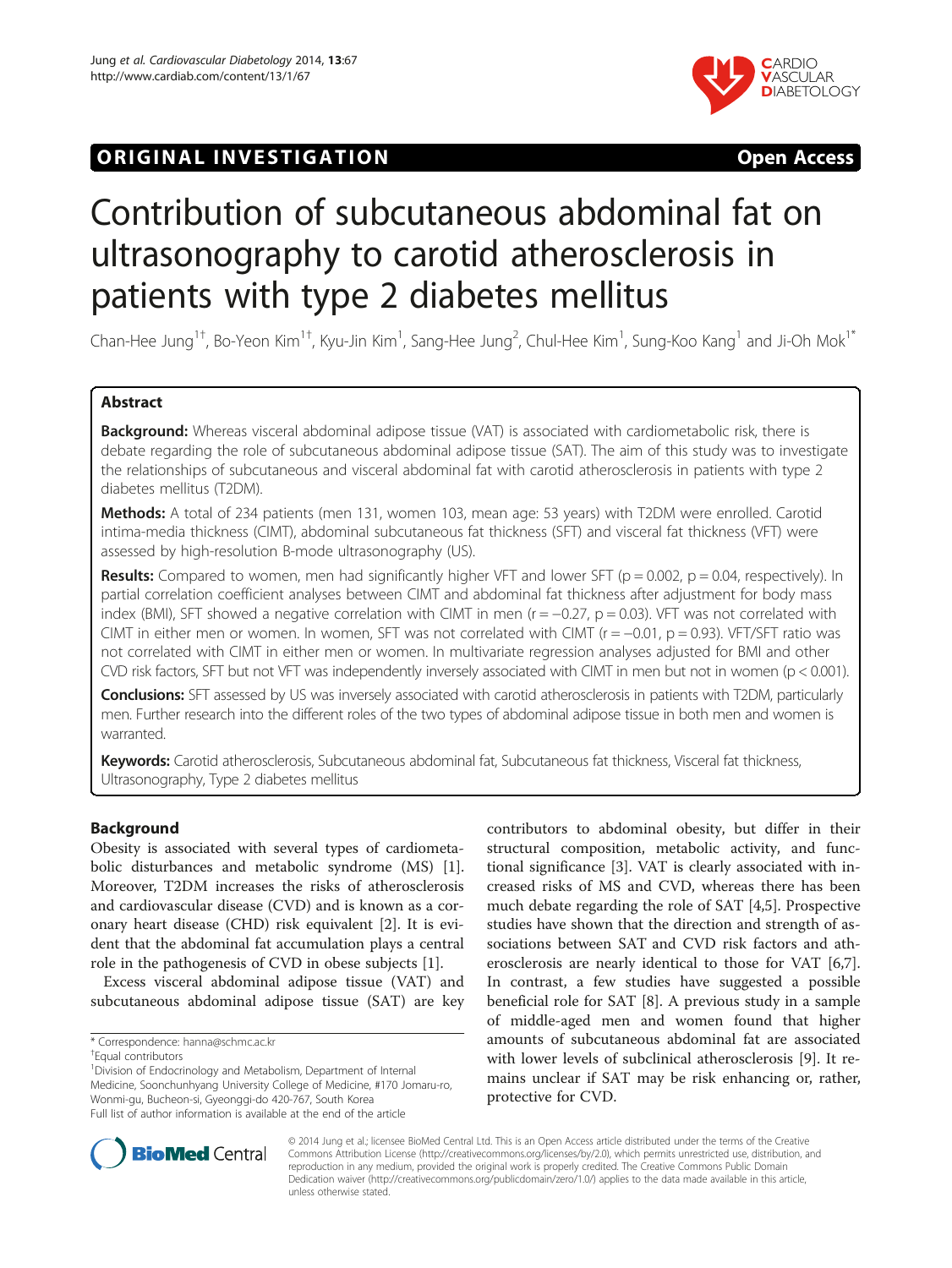The standard methods of assessing abdominal fat accumulation is computed tomography (CT) and magnetic resonance imaging (MRI) [\[10](#page-6-0)[,11](#page-7-0)]. However, several studies report that diverse indices using US are a reliable way of quantifying the visceral fat depot, and ultrasonographic VFT was strongly correlated with visceral adipose tissue by CT [[12](#page-7-0),[13](#page-7-0)]. Also, reliability of the US for assessing SFT is demonstrated in several studies [\[14](#page-7-0)-[16\]](#page-7-0).

CIMT is an established marker for subclinical atherosclerosis in the general population and in individuals with diabetes [\[17,18\]](#page-7-0). Whereas recent observational studies have reported that abdominal fat accumulation on US might be associated with subclinical atherosclerosis in the general population or in the obese, there have been few studies regarding the relationship between abdominal fat assessed by US and subclinical atherosclerosis in T2DM [[13,19,20\]](#page-7-0). Moreover, no previously published studies investigated the effects of SFT on US to detect carotid atherosclerosis in T2DM. Therefore, the aim of this study was to investigate and compare the relationships of SFT and VFT with carotid atherosclerosis and cardiovascular risk factors in patients with T2DM.

## Methods

## Subjects

Patients with T2DM who visited the diabetes clinic at Soonchunhyang University Bucheon Hospital from January 2012 to December 2012 were recruited. Among them, patients who had undergone thorough evaluations for carotid atherosclerosis and abdominal SFT and VFT were included in this study. Individuals with renal insufficiency, cirrhosis with ascites, known hyperthyroidism or hypothyroidism, chronic infection, malignancy, and were not available of fasting serum samples and clinical data from appropriate medical records were excluded. A total of 234 patients (mean age: 53 years) were included in this study. The alcohol consumption of the subjects was classified as 'yes or no'. The smoking status of the subjects was classified as being a non-smoker or smoker (former or current). This study was approved by the institutional review board of Soonchunhyang University Bucheon Hospital.

## Biomarker measurements

All subjects underwent standard examination and testing, which included measurements of the concentrations of fasting glucose, glycated hemoglobin (HbA1c), total cholesterol (TC), low density lipoprotein cholesterol (LDL-C), high density lipoprotein cholesterol (HDL-C), triglyceride (TG), high-sensitivity C-reactive protein (hs-CRP), uric acid, and homeostasis model assessment-insulin resistance (HOMA-IR). HbA1c was measured by ionexchange high-performance liquid chromography (Bio-Rad, Hercules, CA, USA).

The baPWV and ABI were measured by an automated device (VP-1000; Colin, Komaki, Japan) . The PWV and ABI, the blood pressure of both extremities, an electrocardiogram and heart sounds were measured simultaneously. The electrocardiogram electrodes were attached to both wrists and a heart sound microphone was placed on the left sterna border. Cuffs were encircled around both arms and ankles, and the cuffs were attached to both a plethymographic sensor determined the volume pulse form, and the blood pressure was measured from the oscillometric pressure sensor. PWV (cm/s) was defined as the distance between two distinct points (cm) divided by the pulse wave transit time (s). The ABI was defined as the ratio of the systolic blood pressure measured at the ankle to the systolic blood pressure measured at the brachial artery. The insulin resistance status was evaluated by the HOMA-IR index. The HOMA-IR was calculated by the formula: [fasting insulin (uIU/mL)  $\times$ fasting blood glucose (mmol/L)]/22.5 [[21\]](#page-7-0). The HOMA-IR index was available only for 159 patients who were not receiving exogenous insulin.

Diabetic nephropathy was defined using albuminuria, which was measured by radioimmunoassay (Immunotech). Albumin excretion rate (AER) <20 μg/min or urine albumin <30 mg/g creatinine was categorized as normoalbuminuria, AER in the range of 20–200 μg/min or urine albumin 30–300 mg/g creatinine as microalbuminuria, and  $AER > 200 \mu g/min$  or urine albumin  $\geq 300 \mu g/g$  creatinine as overt proteinuria. Patients were considered to have nephropathy if they show microalbuminuria or overt proteinuria.

#### Abdominal fat and CIMT assessment by US

Patients were weighed in light clothing, and height was measured while barefoot. Body mass index (BMI) was calculated as weight in kilograms divided by the square of height in meters. All anthropometric measurements were obtained by a skilled nurse in our diabetes clinic.

All sonographic measurements of abdominal fat thickness and carotid IMT were performed using a high resolution B-mode US (SSA-660A, Toshiba, Tokyo, Japan) by a single experienced investigator. SFT and VFT were measured in the region 1 cm above the umbilicus using a 12-MHz linear-array probe and a 3.5-MHz convexarray probe, respectively. Patients were examined during the expiratory phase of quiet respiration, and the transducer was applied on the body surface without undue pressure. SFT was defined as the maximal thickness of the fat tissue layer between the skin-fat interface and the linea alba. VFT was defined as the distance between the anterior wall of the aorta and the posterior aspect of the rectus abdominis muscle perpendicular to the aorta [\[20\]](#page-7-0). The intra-observer technical error of measurement for the VFT was between 1.4-2.3% and 1.1-1.7% for the SFT.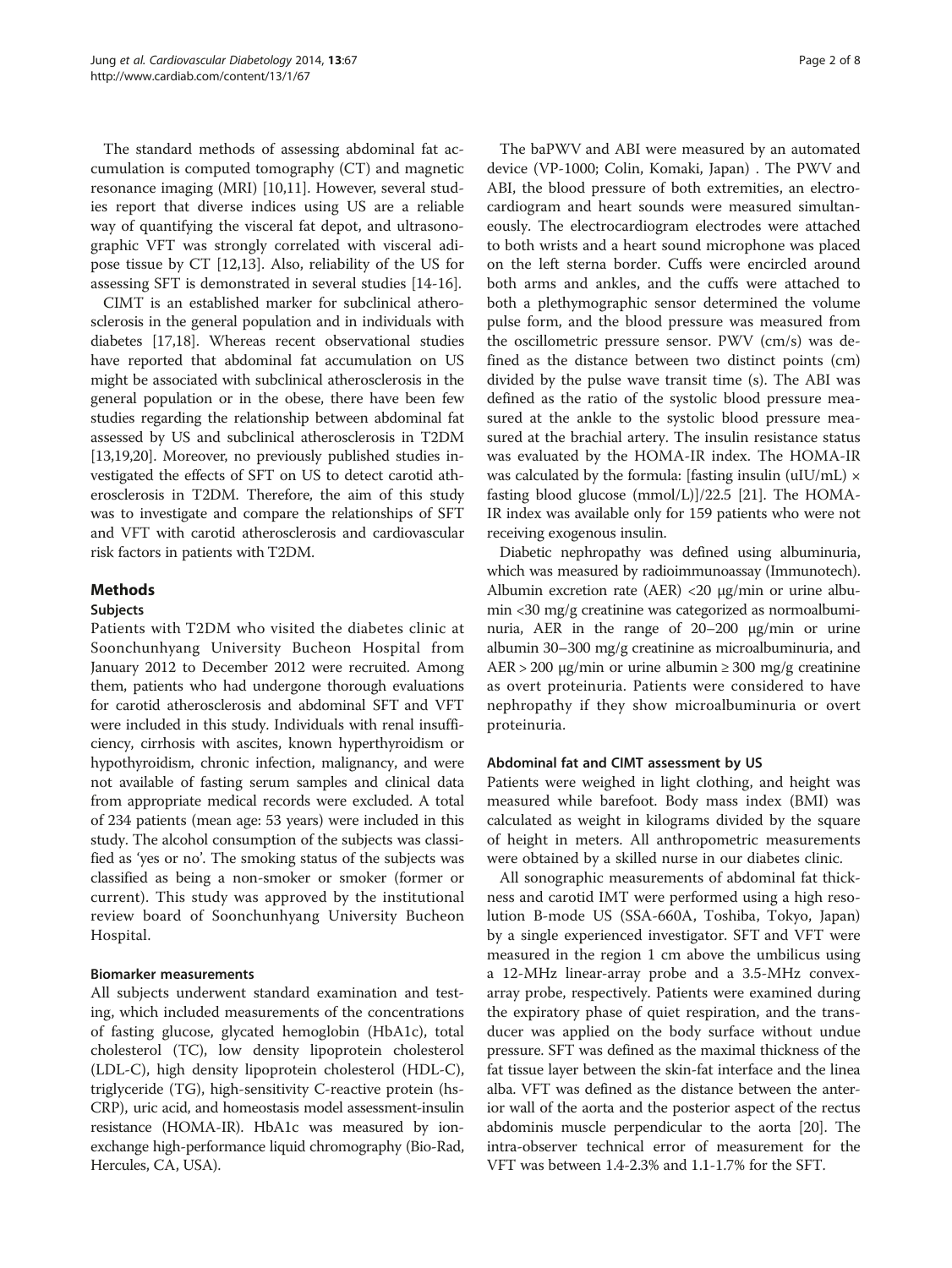The bilateral common carotid arteries were scanned for IMT measurement by using the SSA-660A (Toshiba) with a 12-MHz linear transducer. The intima-media thickness was defined as the distance between the media-adventitia interface and the lumen-intima interface. Measurements of CIMT were conducted at three differential plaque free sites: the point of the greatest thickness and 1 cm upstream and 1 cm downstream of that point. The mean the three measurements of the right and left IMT was defined as the mean IMT [\[22](#page-7-0)].

## Statistical analysis

Statistical analysis was performed using SPSS 17.0 (SPSS Inc, Chicago, IL, USA). Data are reported as mean ± standard deviation (SD), median (interquartile range 25%-75%) or number of participants (percentages). Non-normally distributed variables, that is, triglyceride, hs-CRP and HOMA-IR were transformed as natural logarithms before analysis. Partial correlation analysis was performed to estimate the relationships between CIMT and VFT, SFT and other CVD risk factors adjusted for BMI. Multivariate regression analysis was performed to investigate the relationships between SAT, VAT and CIMT after adjustment for covariates including CVD risk factors. P-values <0.05 were considered statistically significant.

## Results

#### Clinical characteristics of the subjects

Baseline characteristics of subjects are shown in Table 1. Of 234 patients, 131 (55.7%) were men and 103 (43.8%)

|  | Table 1 Baseline characteristics of the participants |  |  |  |
|--|------------------------------------------------------|--|--|--|
|--|------------------------------------------------------|--|--|--|

|                           | Total $(n = 234)$   | Men $(n = 131)$    | Women $(n = 103)$   | P-value |
|---------------------------|---------------------|--------------------|---------------------|---------|
| Age (Year)                | $53.4 \pm 12.1$     | $52 \pm 11.9$      | $55.2 \pm 12.1$     | 0.04    |
| BMI (kg/m <sup>2</sup> )  | $25.2 \pm 3.8$      | $25.5 \pm 3.7$     | $25.9 \pm 3.9$      | 0.22    |
| SBP (mmHg)                | $125.1 \pm 15.5$    | $126.7 \pm 16.1$   | $123.1 \pm 14.4$    | 0.07    |
| DBP (mmHg)                | $76.3 \pm 9.7$      | $77.3 \pm 9.6$     | $75 \pm 9.7$        | 0.07    |
| HTN(%)                    | 134 (57.3%)         | 72 (55%)           | 62 (60%)            | 0.25    |
| DM duration (years)       | $6.4 \pm 6.2$       | $6.1 \pm 5.9$      | $6.7 \pm 6.7$       | 0.46    |
| $HbA1_C$ (%)              | $8.3 \pm 2.1$       | $8.4 \pm 2.2$      | $8.1 \pm 1.9$       | 0.39    |
| TC (mg/dl)                | $170.6 \pm 39.3$    | $167.7 \pm 39.6$   | $174.2 \pm 38.8$    | 0.22    |
| LDL-C (mg/dl)             | $100.8 \pm 35.5$    | $99 \pm 34.5$      | $103.1 \pm 36.7$    | 0.40    |
| HDL-C (mg/dl)             | $47.5 \pm 11.8$     | $45.4 \pm 11.3$    | $50.1 \pm 11.9$     | 0.003   |
| Triglyceride (mg/dl)      | 119 (83, 179)       | 128 (86,195)       | 102 (82, 156)       | 0.001   |
| HsCRP (mg/dl)             | $0.11(0.06 - 0.24)$ | $0.1$ (0.06, 0.24) | $0.12$ (0.06, 0.23) | 0.50    |
| HOMA-IR                   | $3.8$ $(2.4, 5.8)$  | $4.0(2.4-6.1)$     | $3.6(2.3-5.2)$      | 0.32    |
| Mean ABI                  | $1.14 \pm 0.08$     | $1.14 \pm 0.09$    | $1.14 \pm 0.06$     | 0.89    |
| Mean baPWV (cm/sec)       | $1506 \pm 313$      | $1516 \pm 320$     | $1493 \pm 304$      | 0.59    |
| Mean CIMT (mm)            | $0.48 \pm 0.14$     | $0.48 \pm 0.15$    | $0.49 \pm 0.14$     | 0.89    |
| VFT (mm)                  | $39 \pm 16.1$       | $41.9 \pm 15.5$    | $35.2 \pm 16.2$     |         |
| SFT (mm)                  | $14.5 \pm 5.8$      | $13.8 \pm 6$       | $15.3 \pm 5.5$      | 0.039   |
| VFT/SFT Ratio             | $3.2 \pm 2.1$       | $3.5 \pm 1.7$      | $2.8 \pm 2.4$       | 0.01    |
| ARB or ACEI, n(%)         | 94 (40.2%)          | 58 (44.3%)         | 36 (35.3%)          | 0.11    |
| Statin, n (%)             | 133 (57%)           | 74 (56.5%)         | 59 (57.8%)          | 0.47    |
| Antiplatelet agent, n (%) | 105 (45%)           | 66 (50.4%)         | 39 (38.2%)          | 0.04    |
| Thiazolidinediones, n (%) | 21 (9%)             | 14 (10.7%)         | 7(6.8%)             | 0.212   |
| Smoking, n (%)            | 48 (20.7%)          | 43 (32.8%)         | 5(5%)               | < 0.001 |
| Prevalence of CVD, n (%)  | 27 (11.5%)          | 18 (13.7%)         | 7(8.7%)             | 0.304   |
| Prevalence of DN, n (%)   | 61 (26.1%)          | 39 (30%)           | 22 (21.4%)          | 0.073   |

Data are means ± SD or median (interquartile range). Triglyceride, HsCRP, Insulin, and HOMA-IR, are expressed as median (interquartile range) due to skewed distribution.

Abbreviations: BMI: body mass index; SBP: systolic blood pressure; DBP: diastolic blood pressure; HTN: hypertension; DM: diabetes mellitus; HbA1<sub>c</sub>: glycated hemoglobin; TC: total cholesterol; LDL-C: low density lipoprotein cholesterol; HDL-C: high density lipoprotein cholesterol; hsCRP: high sensitivity c-reactive protein; HOMA-IR: homeostasis model assessment-insulin resistance; ABI: ankle brachial index; baPWV: brachial ankle pulse wave velocity; CIMT: carotid intima media thickness; VFT: visceral fat thickness; SFT: subcutaneous fat thickness; ARB: angiotensin receptor blocker; ACEI: angiotensin converting enzyme inhibitor; CVD: cardiovascular disease; DN: diabetic nephropathy.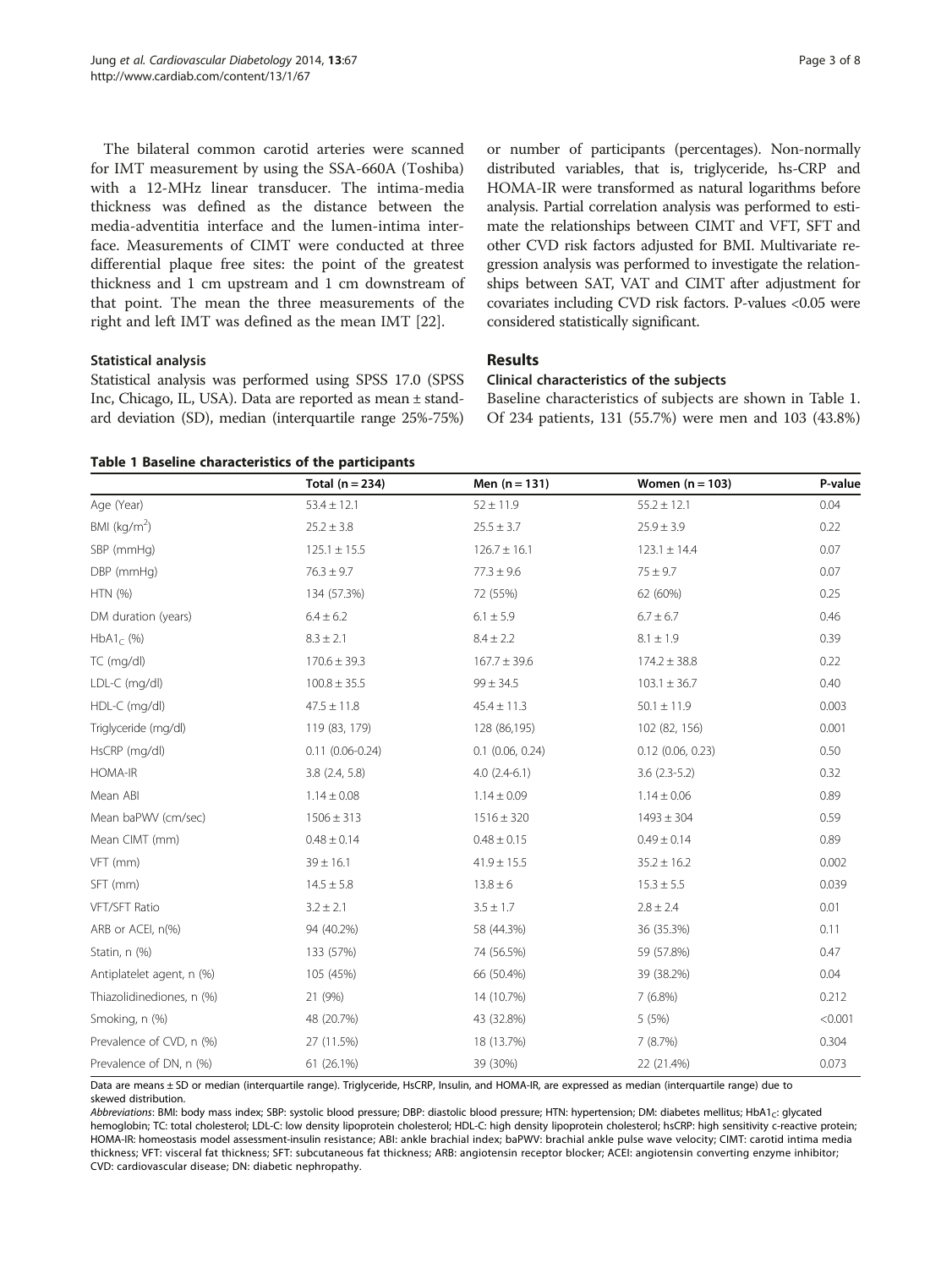were women. The mean age of all subjects was 53 years and the mean duration of diabetes was 6.4 years. One hundred and thirty four (57.3% of total, 55% of men and 60% of women) were treated for hypertension. One hundred and thirty three (57% of total) were treated with statin. Twenty-one (21% of total) were treated with thiazolidinediones. The prevalence of smoking was 20.7% (32.8% of men and 5.0% of women). The prevalence of CVD was 11.5% (13.7% of men and 8.7% of women). There were no differences between men and women in mean BMI,  $HbA1_C$ , TC, LDL-C, hs-CRP, HOMA-IR, ABI, baPWV and CIMT. The prevalence of hypertension, prescribed medication of statin, angiotensin converting enzyme inhibitor (ACEI) or angiotensin receptor blocker (ARB), and TZD were not different between men and women. However, the men were older and tended to have lower HDL-C and higher TG. Compared to women, men had significantly higher VFT and lower SFT (41.9 mm vs. 35.2 mm, 13.8 mm vs. 15.3 mm, p = 0.002,  $p = 0.04$ , respectively).

#### Correlations of CIMT with VFT and SFT

In simple correlation analysis, VFT was positively associated with BMI ( $r = 0.55$ ), DBP ( $r = 0.19$ ), TC ( $r = 0.21$ ), TG ( $r = 0.35$ ), and insulin ( $r = 0.23$ ), and negatively associated with CIMT ( $r = -0.19$ ) in men. VFT was positively associated with BMI ( $r = 0.77$ ), hs-CRP ( $r = 0.33$ ), HbA1C  $(r = 0.30)$ , and TG  $(r = 0.27)$ , and negatively associated with HDL-C ( $r = -0.34$ ) in women. SFT showed positive correlations with BMI ( $r = 0.53$ ) and insulin ( $r = 0.27$ ) and negative correlations with CIMT ( $r = -0.33$ ), baPWV ( $r = -0.25$ ), age ( $r = -0.47$ ), and duration of diabetes ( $r = -0.18$ ) in men. SFT showed positive correlations with BMI ( $r = 0.54$ ), hs-CRP ( $r = 0.24$ ), and TC ( $r = 0.20$ ) and negative correlations with duration of diabetes  $(r = -0.25)$  in women (data not shown). Table 2 shows partial correlation coefficients between CIMT, abdominal fat thickness and other clinical variables adjusted for BMI. After adjustment for BMI, in men, whereas VFT was not correlated with CIMT, and SFT was negatively correlated with CIMT ( $r = -0.15$ ,  $p =$ 0.18,  $r = -0.27$ ,  $p = 0.03$ , respectively). In women, VFT and SFT were not correlated with CIMT ( $r = -0.1$ ,  $p = 0.4$ ,  $r = -0.01$ ,  $p = 0.93$ , respectively). VFT/SFT ratio was not correlated with CIMT in either men or women (data not shown). VFT showed a negative correlation with HDL-C and SFT showed a positive correlation with HDL-C in women. However, there were no correlations between abdominal fat thickness and insulin, HOMA-IR, mean baPWV and ABI after adjustment for BMI.

## Associations between SFT, VFT and CIMT as determined by multiple linear regression analysis

We performed multiple regression analysis to further investigate the independent associations between SFT and

| Table 2 Partial correlation coefficients of abdominal fat |
|-----------------------------------------------------------|
| thickness with various variables in T2DM patients         |

|                       | <b>VFT</b> |         |                          |                   | <b>SFT</b> |        |         |               |  |
|-----------------------|------------|---------|--------------------------|-------------------|------------|--------|---------|---------------|--|
|                       | Men        |         |                          | Women             |            | Men    |         | Women         |  |
|                       | r          | p       | r                        | p                 | r          | p      | r       | p             |  |
| Age                   | 0.23       | 0.05    | 0.17                     | 0.22              | $-0.35$    | < 0.01 | $-0.21$ | 0.11          |  |
| <b>SBP</b>            | 0.13       | 0.30    | 0.10                     | 0.46              | $-0.03$    | 0.82   | $-0.15$ | 0.26          |  |
| DBP                   | 0.04       | 0.73    | 0.14                     | 0.30              | $-0.05$    | 0.67   | $-0.05$ | 0.71          |  |
| <b>DM</b><br>duration | 0.03       | 0.79    | $-0.05$                  | 0.75              | $-0.02$    | 0.86   | $-0.24$ | 0.08          |  |
| HbA1 <sub>c</sub>     | $-0.16$    | 0.20    | $-0.04$                  | 0.76              | $-0.01$    | 0.94   | $-0.07$ | 0.60          |  |
| TC                    | 0.03       | 0.80    | 0.02                     | 0.85              | 0.14       | 0.27   | 0.18    | 0.18          |  |
| LDL-C                 | 0.04       | < 0.01  | 0.04                     | 0.76              | 0.21       | 0.08   | 0.13    | 0.35          |  |
| HDL-C                 | $-0.16$    | 0.20    | $-0.31$                  | 0.02              | $-0.05$    | 0.70   | 0.38    | 0.01          |  |
| TG                    | 0.18       | 0.15    | 0.13                     | 0.35              | 0.02       | 0.89   | $-0.06$ | 0.67          |  |
| <b>HsCRP</b>          | 0.16       | 0.07    | $-0.14$                  | 0.60              | $-0.01$    | 0.88   | $-0.06$ | 0.65          |  |
| Insulin               | 0.125      | 0.31    | $-0.176$                 | 0.20              | 0.003      | 0.98   | $-0.17$ | 0.23          |  |
| <b>HOMA-IR</b>        | $-0.05$    | 0.64    | $-0.17$                  | 0.21              | $-0.05$    | 0.71   | $-0.14$ | 0.30          |  |
| <b>CIMT</b>           | $-0.15$    | 0.18    | $-0.10$                  | 0.40              | $-0.27$    | 0.03   | $-0.01$ | 0.93          |  |
| ABI                   | $-0.11$    | 0.39    | $-0.02$                  | 0.97              | $-0.21$    | 0.08   | $-0.06$ | 0.64          |  |
| baPWV                 | 0.19       | 0.12    | 0.02                     | 0.89              | $-0.13$    | 0.29   | $-0.15$ | 0.29          |  |
| VFT                   |            |         | $\overline{\phantom{0}}$ | $\qquad \qquad -$ | $-0.06$    | 0.65   | $-0.05$ | 0.71          |  |
| <b>SFT</b>            | $-0.06$    | 0.65    | $-0.06$                  | 0.65              | -          |        |         | $\frac{1}{2}$ |  |
| VFT/SFT<br>ratio      | 0.68       | < 0.001 | 0.41                     | < 0.01            | $-0.59$    | < 0.01 | $-0.55$ | < 0.01        |  |

Abbreviations: BMI: body mass index; SBP: systolic blood pressure; DBP: diastolic blood pressure; DM: diabetes mellitus; HTN: hypertension; HbA1<sub>C</sub>: glycated hemoglobin; TC: total cholesterol; LDL-C: low density lipoprotein cholesterol; HDL-C: high density lipoprotein cholesterol; hsCRP: high sensitivity c-reactive protein; HOMA-IR: homeostasis model assessment-insulin resistance; ABI: ankle brachial index; baPWV: brachial ankle pulse wave velocity; CIMT: carotid intima media thickness; VFT: visceral fat thickness; SFT: subcutaneous fat thickness.

CIMT (Table [3\)](#page-4-0). To better assess the effect of gender on the association between SFT and CIMT, an interaction (gender\*SFT) was evaluated first. The interaction was statistically significant ( $p = 0.014$ ) (data not shown) and then we analyzed men and women separately. As adjusting variables, we used BMI, traditional and non-traditional CVD risk factors such as SBP, LDL-C, HDL-C, age, smoking and HOMA-IR. In addition, therapeutic interventions that have been shown to influence CIMT, such as the presence of antihypertensive drugs, statin, and thiazolidinediones, were included. Multiple regression analysis using CIMT as a dependent variable showed that SFT was a significant independent contributing factor to CIMT in men but not women (beta =  $-0.004$ , p < 0.001). VFT was not a significant factor for CIMT in either men or women  $(p = 0.569, p = 0.835, respectively).$ 

## **Discussion**

In the present study, we examined the associations of VFT and SFT with carotid atherosclerosis in patients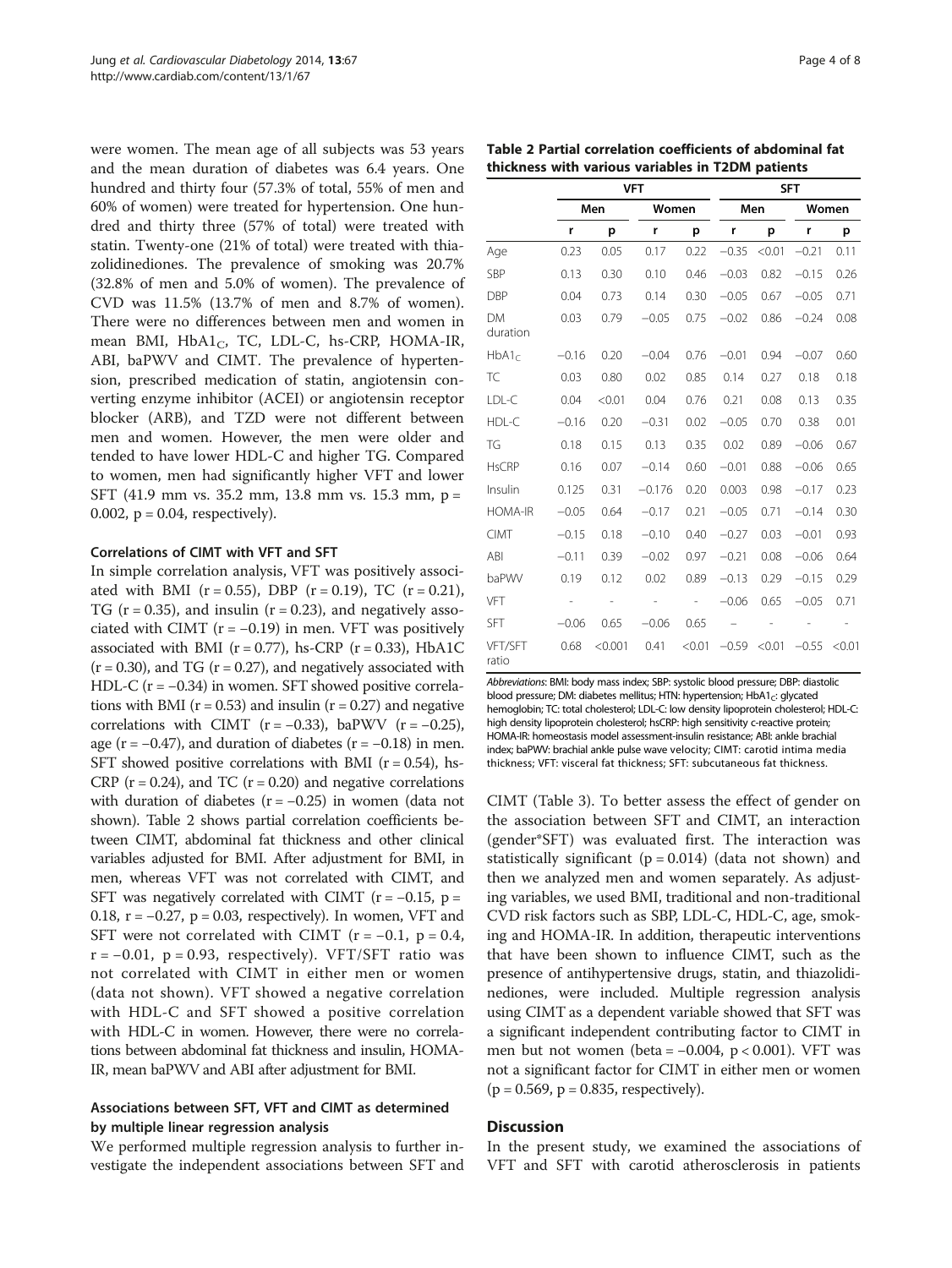|                                           | Men<br>(Adjusted- $R^2 = 0.396$ ) |                      |         | Women<br>(Adjusted-R <sup>2</sup> = 0.262) |                     |         |  |
|-------------------------------------------|-----------------------------------|----------------------|---------|--------------------------------------------|---------------------|---------|--|
| <b>Variables</b>                          |                                   |                      |         |                                            |                     |         |  |
|                                           | <b>Beta</b>                       | 95% CI               | P-value | Beta                                       | 95% CI              | P-value |  |
| Age (years)                               | 0.008                             | $0.006 \sim 0.011$   | < 0.001 | 0.007                                      | $0.004 - 0.009$     | < 0.001 |  |
| BMI ( $kg/m2$ )                           | 0.007                             | $-0.05 \sim 0.048$   | 0.089   | 0.009                                      | $-0.004 \sim 0.021$ | 0.175   |  |
| SBP (mmHg)                                | 0.001                             | $0.000 \sim 0.002$   | 0.098   | 0.001                                      | $-0.002 \sim 0.002$ | 0.823   |  |
| $HDL-C$ (mg/dl)                           | 0.001                             | $-0.002 - 0.002$     | 0.748   | 0.001                                      | $-0.002 \sim 0.004$ | 0.424   |  |
| LDL-C (mg/dl)                             | 0.001                             | $0.000 - 0.001$      | 0.028   | 0.001                                      | $0.000 \sim 0.021$  | 0.213   |  |
| TG (mg/dl)                                | 0.001                             | $0.000 - 0.001$      | 0.016   | $-0.001$                                   | $0.000 - 0.001$     | 0.766   |  |
| <b>HOMA-IR</b>                            | 0.001                             | $-0.007 - 0.008$     | 0.864   | $-0.006$                                   | $-0.015 \sim 0.004$ | 0.243   |  |
| Smoking                                   | $-0.001$                          | $-0.050 \sim 0.048$  | 0.971   | 0.005                                      | $-0.147 \sim 0.158$ | 0.946   |  |
| Treatment with statin                     | 0.007                             | $-0.04 \sim 0.053$   | 0.780   | 0.037                                      | $-0.021 \sim 0.094$ | 0.206   |  |
| Treatment with antihypertensive<br>agents | $-0.003$                          | $-0.051 - 0.046$     | 0.917   | $-0.036$                                   | $-0.103 \sim 0.031$ | 0.287   |  |
| Treatment with TZD                        | $-0.06$                           | $-0.135 \sim 0.016$  | 0.122   | 0.017                                      | $-0.089 \sim 0.123$ | 0.75    |  |
| VFT (mm)                                  | $-0.001$                          | $-0.006 - 0.003$     | 0.569   | 0.001                                      | $-0.006 - 0.007$    | 0.835   |  |
| SFT (mm)                                  | $-0.004$                          | $-0.005 \sim -0.002$ | < 0.001 | $-0.002$                                   | $-0.005 \sim 0.001$ | 0.175   |  |

<span id="page-4-0"></span>Table 3 Relation between abdominal fat and carotid atherosclerosis as determined by multiple linear regression analysis

Abbreviations: BMI: body mass index; SBP: systolic blood pressure; HDL-C: high density lipoprotein-cholesterol; LDL-C: low density lipoprotein-cholesterol; TG: triglyceride; HOMA-IR: homeostasis model assessment-insulin resistance; TZD: thiazolidinedione; VFT: visceral fat thickness; SFT: subcutaneous fat thickness.

with T2DM, and demonstrated that SFT was inversely associated with CIMT after adjustments for BMI and other traditional or non-traditional CVD risk factors only in men and not in women. We found that there was a significant gender effect on the relationship between SFT and CIMT. Also, this study showed that VFT and VFT/SFT ratio were not significantly correlated with CIMT in both men and women.

Recent studies have shown that regional adiposity of the body is more closely associated with atherosclerosis than the magnitude of generalized obesity [[1](#page-6-0),[3](#page-6-0),[23](#page-7-0)]. In particular, VAT confers risks of metabolic and CV complications [\[4](#page-6-0)[,24,25\]](#page-7-0). The possibility of an active metabolic role for VAT in the etiology of MS and CVD may be explained by the fact that the VAT has higher lipolytic activity and directly releases free fatty acids into the portal circulation, and this considerably contributes to insulin resistance [\[26](#page-7-0)]. Khashper et al. reported that VAT thickness measured by CT scans were correlated with the presence and extent of coronary atheroma in asymptomatic subjects with DM [[27\]](#page-7-0). Wang et al. showed that subjects with visceral fat areas  $\geq 80$  cm<sup>2</sup> on MRI had significantly higher CIMT than those without abdominal obesity regardless of BMI in a sample of middle-aged Chinese men [[28\]](#page-7-0). Kawamoto et al. found that maximal preperitoneal fat thickness assessed by US was an important risk factor for CIMT in patients aged ≥50 years with BMI ≥23 kgm<sup>-2</sup> [[20](#page-7-0)]. One study performed in a sample of 368 men with T2DM demonstrated that

subjects with VFT  $\geq$ 47.6 mm by US, regardless of normal waist circumference (WC), had higher CIMT compared with those with increased WC, but had less visceral fat [[19](#page-7-0)]. In another study by Dahlen et al., sagittal abdominal diameter evaluated by US was more important in predicting subclinical atherosclerosis, compared with WC, in middle aged patients with type 2 diabetes [[29](#page-7-0)]. However, the studies noted above did not evaluate the relationship between SAT and CIMT. In contrast with these studies, our findings indicate that VFT is not associated with CIMT in either male or female patients with T2DM. Although VFT was correlated with CIMT in men, this correlation disappeared after adjustment for BMI. Because the effects of VFT or SFT on carotid atherosclerosis vary according to categories of BMI representing general adiposity, we adjusted for BMI in our statistical analyses.

Profound endocrine and metabolic activity differences exist between visceral adipose tissue and subcutaneous adipose tissue [[4\]](#page-6-0). It is unclear whether subcutaneous fat tissue may be risk enhancing or, rather, protective for CVD. Some studies have revealed that the roles of subcutaneous abdominal fat in CVD risk factors or atherosclerosis are nearly identical to those for visceral abdominal fat, whereas other studies showed that subcutaneous abdominal fat may be "less pathogenic" or protective for CVD [\[6](#page-6-0)-[9\]](#page-6-0). Subcutaneous adipose tissue displays less lipolytic activity, releases fewer inflammatory adipocytokines and has greater adiponectin gene expression than visceral adipose tissue [[4\]](#page-6-0). Subcutaneous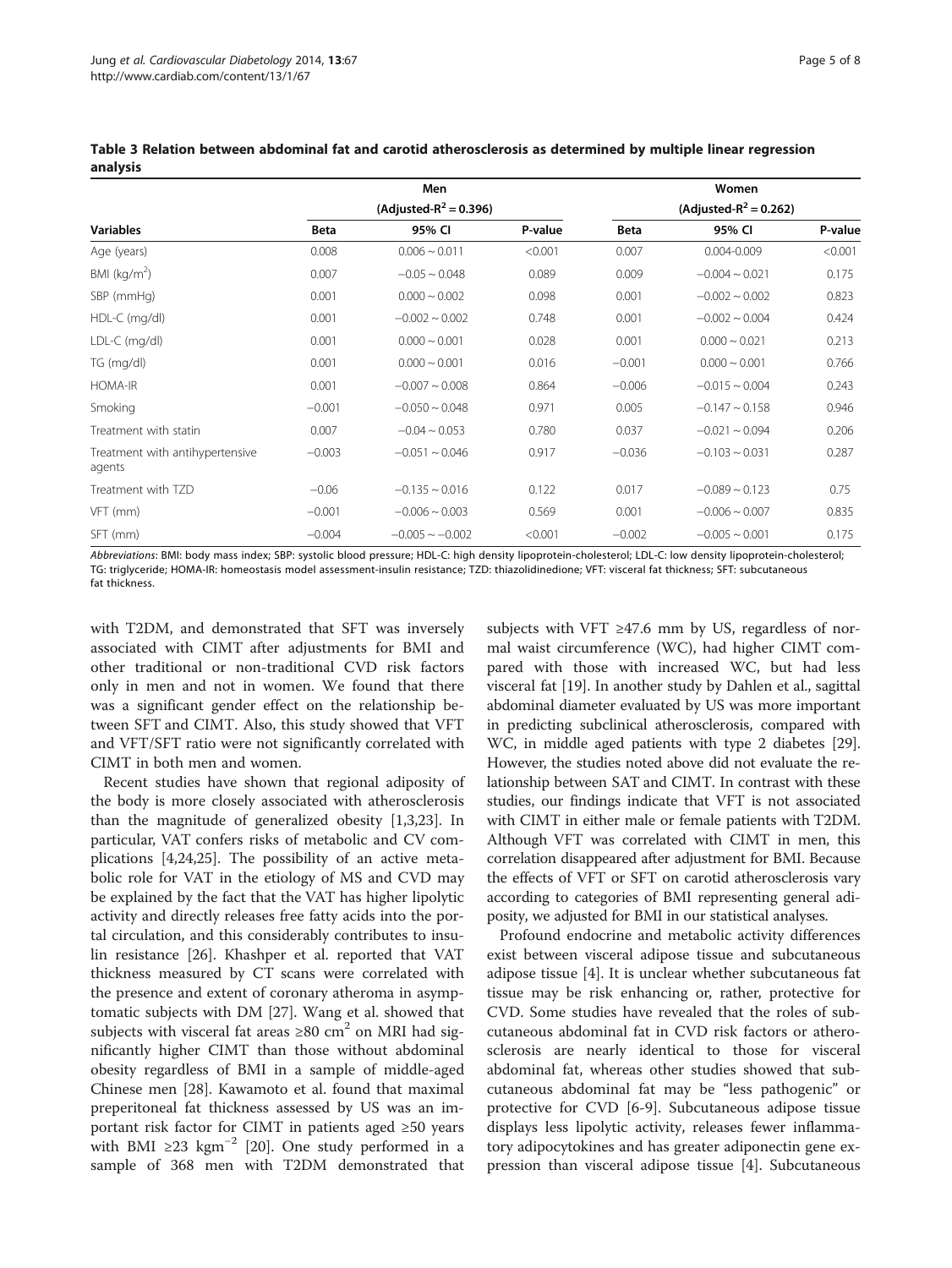adipose tissue is a preferential storage site of energy and, therefore, subcutaneous adipose tissue has been regarded as protective fat. Subcutaneous adipose tissue identified as "protective" fat depots in previous studies were mainly in non-abdominal adipose tissue regions, such as gluteal, thigh, or leg region SAT [\[5](#page-6-0)[,30,31\]](#page-7-0). Snijder et al. suggested a protective role for peripheral subcutaneous adipose tissue, observing that increased thigh fat mass is associated with lower glucose, and lipid levels, independent of abdominal fat [[5](#page-6-0)]. In study by Park et al., thigh circumference was inversely associated with CIMT in both men and women and calf circumference was negatively correlated with CIMT in women with type 2 diabetes [\[31\]](#page-7-0). However, one study found that subcutaneous fat accumulation, as assessed by increased hip circumference, was associated with an increased risk of T2DM and to a degree that generally similar to an increase BMI and WC. This result indicates that subcutaneous fat does not always "protect" against metabolic diseases [\[30](#page-7-0)]. It is possible that, if positive caloric balance results in an increase in fat weight gain, the absolute direction of adipose tissue expansion may not differ between visceral adipose tissue versus subcutaneous adipose tissue.

In addition, some reports suggest that the effects of SAT on CVD risk may depend on accompanying amounts of VAT [\[30,32,33\]](#page-7-0). Few studies have assessed potential interactions between SAT and VAT. Some authors have reported that VAT may contribute to or exacerbate the pathogenic potential of SAT, such as an increase in insulin resistance, especially in obese individuals [[30,32](#page-7-0)]. On the other hand, others suggest that when there are low amounts of both VAT and SAT, the effects of lipolytic and adipokine activity by SAT on cardiometabolic risk factors are more evident. As a result, the adverse effects of SAT lessen with increasing amounts of VAT [\[33](#page-7-0)]. Wildman et al. examined whether VAT modifies the effects of SAT assessed by CT on CIMT in 500 European- and African-Americans. They found that when there were low amounts of VAT, more SAT was associated with a higher CIMT, whereas when there were high amounts of VAT, more SAT was associated with a lower CIMT [\[33\]](#page-7-0). These discrepant findings regarding the role of SAT on subclinical atherosclerosis or CVD risk factors in the literature may be due to differences in VAT amounts between participants in the previous studies. However, the mechanism underlying the potential beneficial effects of SAT in the presence of high amounts of VAT is not yet clear. Our results showed that SFT was negatively associated with CIMT in men despite adjustments for VFT and BMI. To our knowledge, few studies have focused on the measurement of SFT by US in patients with T2DM. Furthermore, no published studies have evaluated the role of SAT by US for carotid atherosclerosis in patients with T2DM.

Recently, a few studies have reported that the ratio between these two abdominal fat types (VAT:SAT) is an important tool for expressing the fat distribution in the abdomen. The ratio is strongly related to atherosclerotic risk factor and CIMT in non-obese men after adjustment of various risk factors [\[26](#page-7-0)]. However, the respective relationships of VFT and SFT with CIMT were not significant. In disagreement with those results, our results showed that the VFT/SFT ratio was not correlated with CIMT. Our results are in agreement with those of Yamamoto et al. [\[34](#page-7-0)], who reported that in 98 non-obese men, the ratio of maximum thickness of the preperitioneal fat and the minimum thickness of the subcutaneous fat, was not correlated with CIMT [\[35\]](#page-7-0).

The standard method of measurement of abdominal fat is CT or MRI [\[10\]](#page-6-0). However, growing evidence reveals that US is a noninvasive and reliable method to estimate these two fat compartments. Its validity compared to CT or MRI has been tested in diverse groups including older individuals, obese adults and patients with T2DM [[11](#page-7-0)-[13,25](#page-7-0)]. To the best of our knowledge, only two studies have investigated the differential associations of VFT and SFT measured by US with subclinical atherosclerosis in T2DM, until now [[13,19](#page-7-0)]. In agreement with other studies, we found that VFT was correlated with several CVD risk factors such as BP, TC, and TG. However, these correlations disappeared after adjustment for BMI. In the present study, VFT was not correlated with HOMA-IR representing insulin resistance.

Regional fat distribution differs by gender. Previous studies reported that there are significant gender differences in abdominal adipose tissue distributions for a given waist circumference [\[36,37](#page-7-0)]. Consistent with other studies, we found that men have greater VFT than women and that women have thicker SFT than men, although the mean BMIs in both men and women were similar [[38](#page-7-0)]. Therefore, gender must be considered when predicting abdominal fat distributions and associated subclinical atherosclerosis. We performed multiple regression analyses for men and women after adjusting for BMI, age, and other traditional and non-traditional CVD risk factors. We found that SFT was associated with CIMT only in men, irrespective of BMI.

A large proportion of patients in our study were taking antihypertensive drugs, statin, and antidiabetic drug such as thiazolidinedione, which alter the abdominal fat thickness as well as CIMT. Several antihypertensive drugs have been shown to significantly decrease CIMT [\[39\]](#page-7-0). Thiazolidinediones have also been shown to decrease CIMT [[40](#page-7-0)]. Moreover, the data for statins have been the most impressive in regard to their effect on CIMT [\[41\]](#page-7-0). Therefore, we adjusted these factors in multiple linear regression analysis. However, we could not find any significant associations between presence of therapeutic medications and CIMT.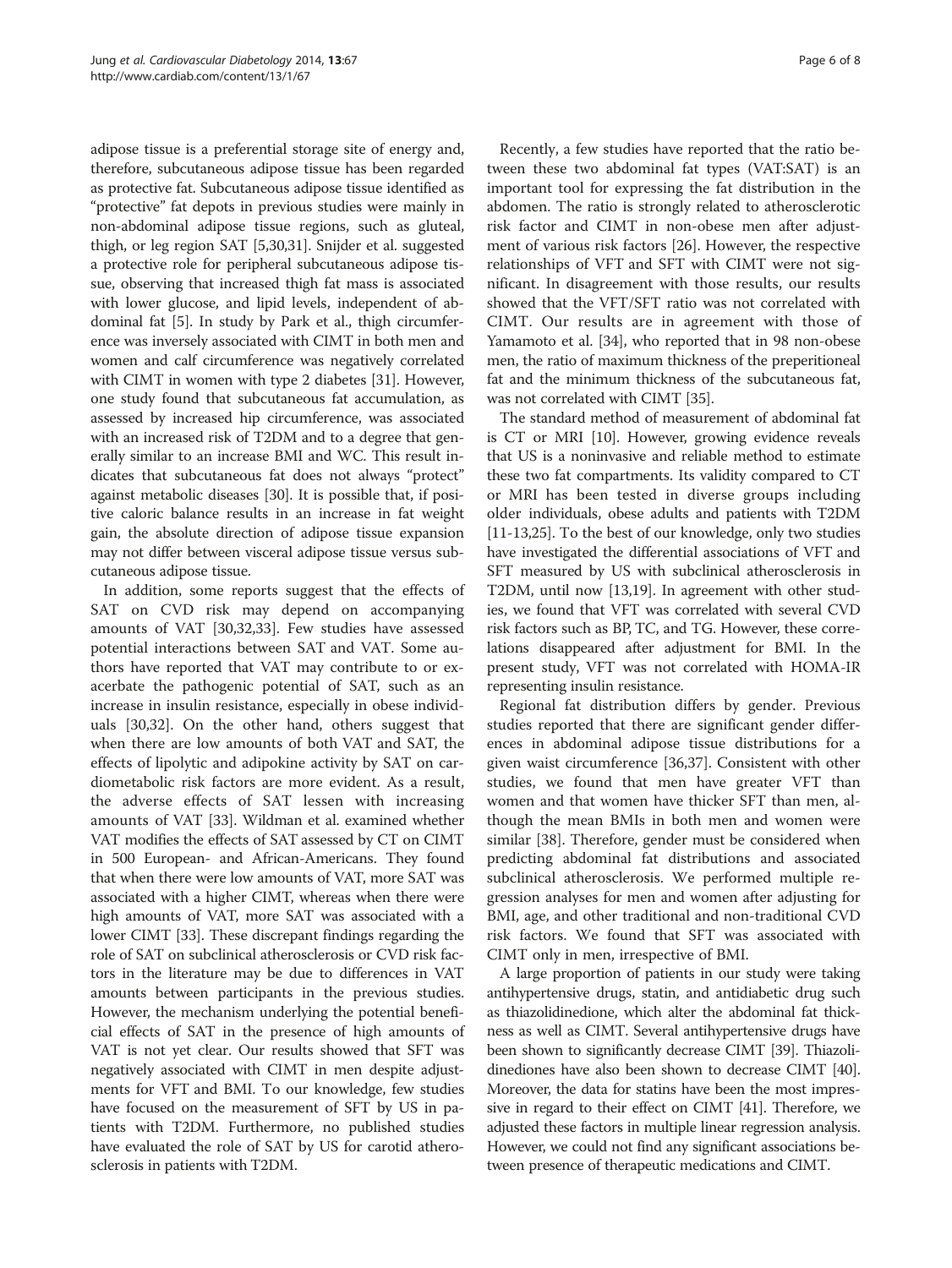<span id="page-6-0"></span>Previous data regarding the differential contributions of VAT and SAT to carodiometabolic risk factors and atherosclerosis have been conflicting. Previous studies varied in design, sample, and methods applied for the assessment of adipose tissue such as CT, MRI and US.

However, this study has several limitations. First, as this was a cross-sectional study, causal relationships between SFT and CIMT cannot be determined. Second, because our study sample included individuals who received carotid US examination for evaluation of diabetic complications, some characteristics of our sample may be substantially different from those of other samples. In addition, relatively young patients without other cardiovascular risk factors except diabetes are tend to not to be ordered carotid US, while elderly patients or those with CV risk factors are tend to be ordered US. These factors can be selection bias in this study. Third, since some of the study population had several CVD risk factors such as hypertension and dyslipidemia, we could not completely eliminate the possible effects of underlying disease or medications. Fourth, this study lacked a non-T2DM control. Therefore, the generalizability of our study may be limited. Futher prospective population-based studies are required to address this important question. Fifth, the sample size was relatively small. However, previous studies have included only about 300 subjects. A larger number of patients should be analyzed for the confirmation of our results. Sixth, we used US for the measurement of fat thickness because it was considered the best costeffective method at this time. Although CT and MRI are more accurate methods for the measurement of fat thickness, exposure to ionizing radiation of the former and the high cost of the later limit their usage.

#### Conclusions

We demonstrated that SFT assessed by US is associated with CIMT in male patients with T2DM, irrespective of BMI. To our knowledge, this is the first study demonstrating a negative association between SFT and CIMT in patients with T2DM. However, whether SFT assessed by US may be an important predictive factor for subclinical atherosclerosis in T2DM or not, further prospective studies with much larger sample sizes are needed.

#### Abbreviations

VAT: Visceral adipose tissue; SAT: Subcutaneous abdominal adipose tissue; T2DM: Type 2 diabetes mellitus; US: Ultrasonography; CIMT: Carotid intimamedia thickness; VFT: Visceral fat thickness; SFT: Subcutaneous fat thickness; MS: Metabolic syndrome; CVD: Cardiovascular disease; CHD: Coronary heart disease; CT: Computed tomography; MRI: Magnetic resonance imaging; HbA1c: Glycated hemoglobin; TC: Total cholesterol; LDL-C: Low density lipoprotein cholesterol; HDL-C: High density lipoprotein cholesterol; TG: Triglyceride; hs-CRP: High-sensitivity C-reactive protein; HOMA-IR: Homeostasis model assessment-insulin resistance; baPWV: Brachial ankle pulse wave velocity; ABI: Ankle brachial index; DN: Diabetic nephropathy; BMI: Body mass index; SD: Standard deviation; SBP: Systolic blood pressure;

DBP: Diastolic blood pressure; ACEI: Angiotensin converting enzyme inhibitor; ARB: Angiotensin receptor blocker.

#### Competing interests

We declare that there are no competing interests.

#### Authors' contributions

CHJ, BYK, KJK, SHJ, CHK, SKK and JOM contributed to the design, analysis and interpretation of this study. BYK and KJK contributed to the collection of clinical and laboratory data. BYK, CHJ and SHJ contributed to the writing of this manuscript. JOM revised the manuscript and contributed to the discussion. All authors read and approved the final manuscript.

#### Authors' information

Chan-Hee Jung and Bo-Yeon Kim are first authors.

#### Acknowledgements

We acknowledged the contribution of Yeon-Hee Lee for measurements of abdominal fat thickness and CIMT on US in clinical research. Also, we would like to thank Ji Sung Lee for statistical assistance. This study was supported by a grant from the Soonchunhyang University.

#### Author details

<sup>1</sup> Division of Endocrinology and Metabolism, Department of Internal Medicine, Soonchunhyang University College of Medicine, #170 Jomaru-ro, Wonmi-gu, Bucheon-si, Gyeonggi-do 420-767, South Korea. <sup>2</sup>Department of Obstetrics and Gynecology, Cha University School of Medicine, Bundang, South Korea.

#### Received: 26 December 2013 Accepted: 26 March 2014 Published: 28 March 2014

#### References

- 1. Larsson B, Svardsudd K, Welin L, Wilhelmsen L, Bjorntorp P, Tibblin G: Abdominal adipose tissue distribution, obesity, and risk of cardiovascular disease and death: 13-year follow-up of participants in the study of men born in 1913. Br Med J 1984, 288:1401-1404.
- 2. Juutilainen A, Lehto S, Ronnemaa T, Pyorala K, Laakso M: Type 2 diabetes as a "coronary heart disease equivalent". An 18-year prospective population-based study in Finnish subjects. Diabetes Care 2005, 28:2901–2907.
- 3. Bluher M: Adipose tissue dysfunction in obesity. Exp Clin Endocrinol Diabetes 2009, 117:241–250.
- 4. Wajchenberg BL: Subcutaneous and visceral adipose tissue: their relation to the metabolic syndrome. Endocrine Rev 2000, 21:697–738.
- 5. Snijder MB, Visser M, Dekker JM, Goodpaster BH, Harris TB, Kritchevsky SB, DeRN, Kanaya AM, Newman AB, Tylavsky FA, Seidell JC: Low subcutaneous thigh fat is a risk factor for unfavourable glucose and lipid levels, independently of high abdominal fat. The Health ABC Study. Diabetologia 2005, 48:301–308.
- 6. Liu J, Fox CS, Hickson DA, May WD, Hairston KG, Carr JJ, Taylor HA: Imact of abdominal visceral and subcutaneous adipose tissue on cardiometabolic risk factors: the Jackson Heart Study. J Clin Endocrinol Metab 2010, 95:5419–5426.
- 7. Pou KM, Massaro JM, Hoffmann U, Vasan RS, Maurovich-Horvat P, Larson MG, Keaney JF Jr, Meigs JB, Lipinska I, Kathiresan S, Murabito JM, O'Donnell CJ, Benjamin EJ, Fox CS: Visceral and subcutaneous adipose tissue volumes are cross-sectionally related to markers of inflammation and oxidative stress: the Framingham Heart Study. Circulation 2007, 11:1234–1241.
- 8. Silaghi A, Piercecchi-Marti MD, Grino M, Leonetti G, Alessi MC, Clement K, Dadoun F, Dutour A: Epicardial adipose tissue extent: relationship with age, body fat distribution, and coronaropathy. Obesity (Silver Spring) 2008, 16:2424–2430.
- 9. Narumi H, Yoshida K, Hshimoto N, Umehara I, Funabashi N, Yoshida S, Komuro I: Increased subcutaneous fat accumulation has a protective role against subclinical atherosclerosis in asymptomatic subjects undergoing general health screening. Int J Cardiol 2009, 135:150–155.
- Armellini F, Zamboni M, Robbi R, Todesco T, Rigo L, Bergamo-Andreis IA, Bosello O: Total and intra-abdominal fat measurements by ultrasound and computerized tomography. Int J Obes Relat Metab Disord 1993, 17:209–214.